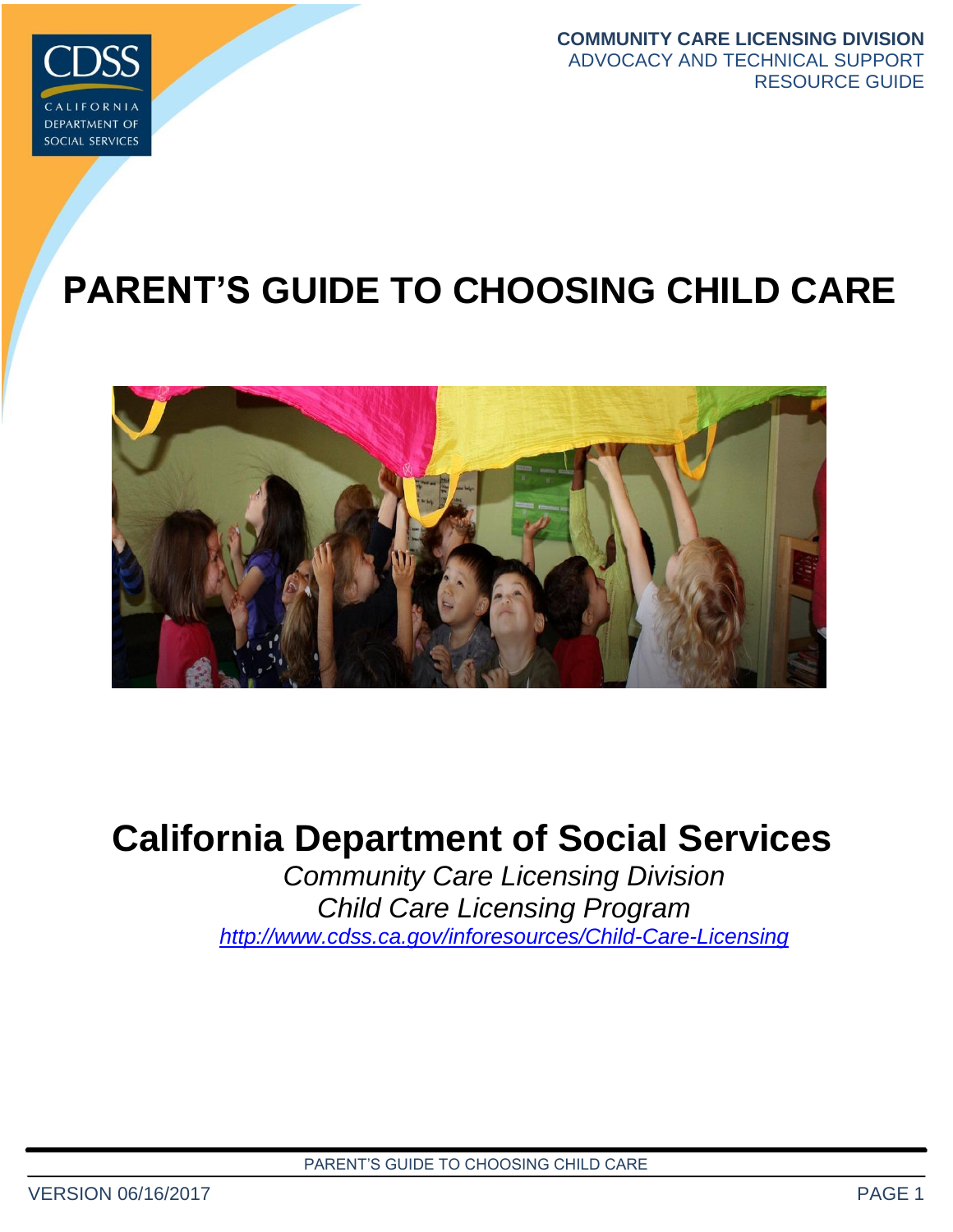## Table of Contents

| What to do if you think your child's facility is breaking licensing laws |
|--------------------------------------------------------------------------|
|                                                                          |
|                                                                          |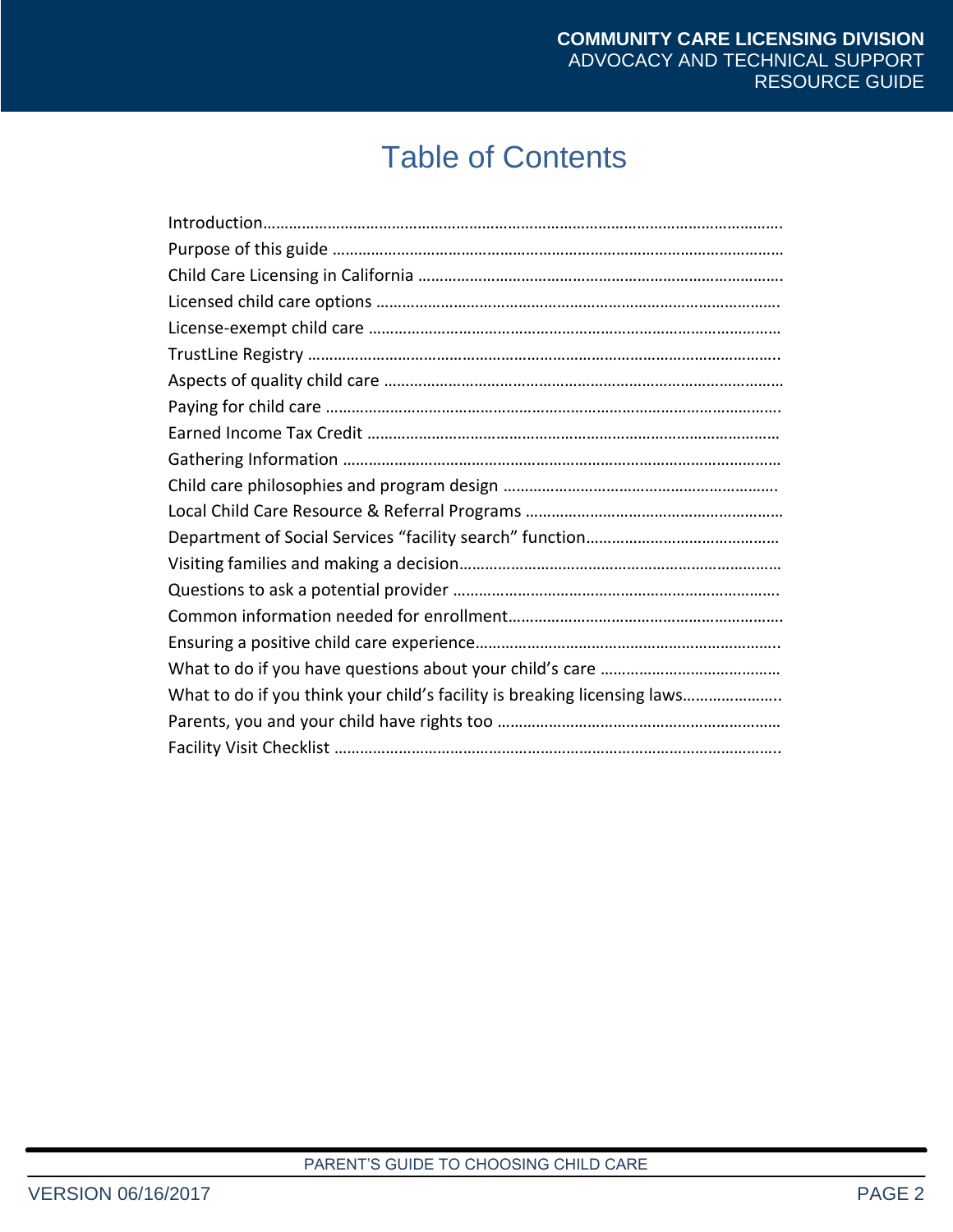#### **Introduction**

Child care is a personal decision that must be made by many parents. Leaving your child in the care of another person for the first time can create feelings of sadness and nervousness, but the more information you have on what to expect and what to look for in child care, the better prepared you will be when the time comes to place you child in the care of another. With the right caregiver, you can look forward to a positive experience with the placement of your child in his or her first formal child care setting.

#### Purpose of this guide

The purpose of this guide is to provide important

information that will assist you as a parent in making the best child care choice for your family and child. If you are planning to enroll your child in a child care setting for the first time, you may find this guide particularly useful. There are several topics in this guide which include: researching facility types, licensed and license-exempt care, subsidized and low-cost child care options, and

**Start Early!** *Quality child care is always in demand. You should start*

*researching options as soon as you know your family will need child care.*

common educational philosophies and program designs. If you have children currently in care you may also find useful information and resources, including common characteristics of quality child care programs and program accreditation.

#### Child Care Licensing in California

Licensing regulations are in place to protect the health and safety of children in child care by establishing health and safety standards for child care facilities. These standards are found in California's Health and Safety Code and in the California Code of Regulations Title 22, Division 12. The standards include requirements for: facility operations, buildings and grounds, staff training and education, criminal background clearances, and staff first aid and CPR requirements.

Licensing regulations are enforced by the Community Care Licensing Division of the California Department of Social Services, which works to ensure that licensed facilities maintain healthy and safe environments for all children in care. Community Care Licensing does this through inspecting each facility prior to licensure, reviewing of staff requirements, investigating of complaints against facilities, and inspecting facilities regularly after a license is issued.

#### Licensed child care options

It is important to understand the different types of child care settings to determine appropriate options for your child. Child care, sometimes called day care, refers to the non-medical care and supervision of children for periods of less than 24 hours. In California, care is generally provided in licensed Family Child Care Homes or in licensed Child Care Centers.

**Family Child Care Homes**

Family Child Care Homes provide care and supervision in the caregiver's home. California has two types of Family Child Care Homes: Small Family Child Care Homes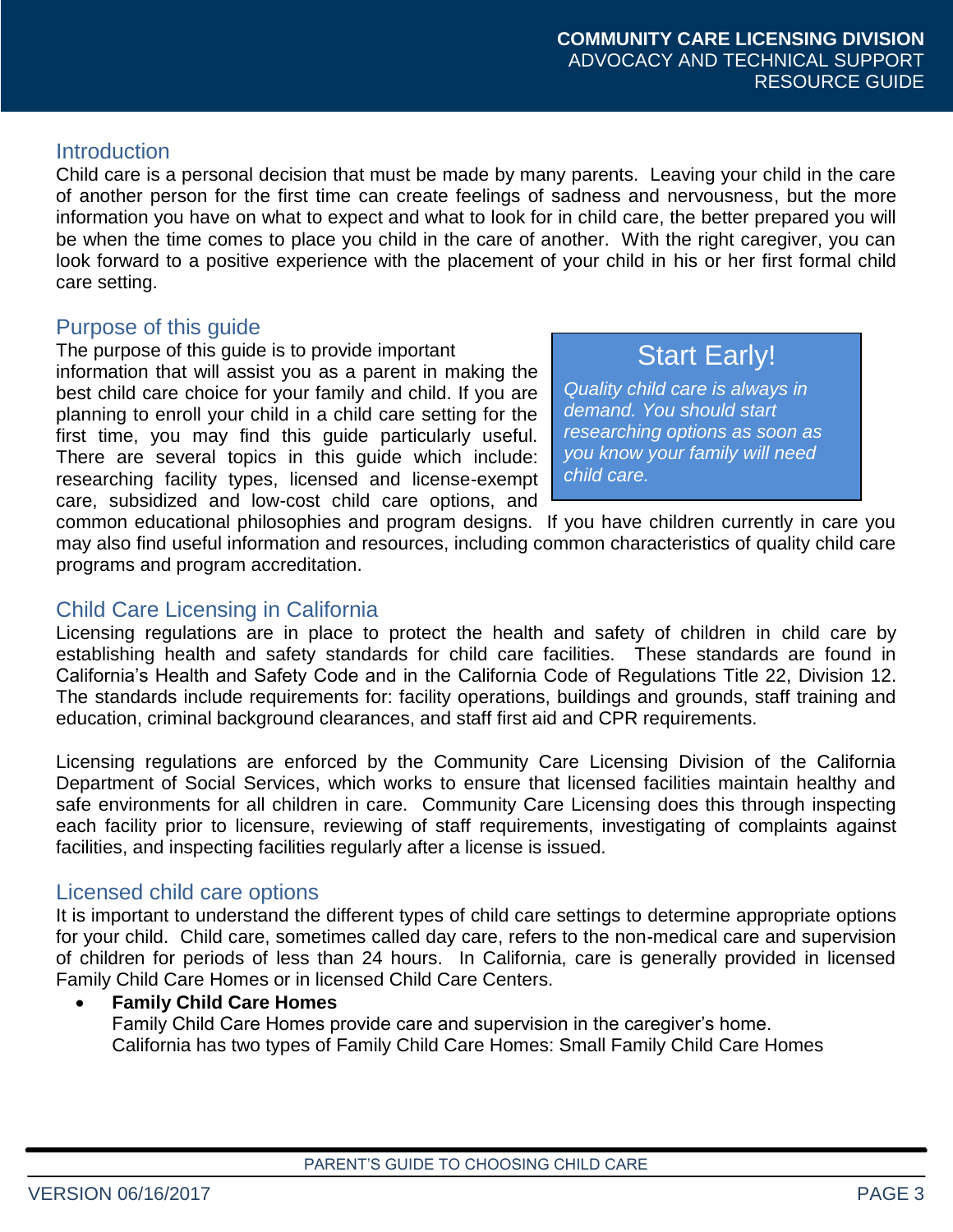(with up to 8 children) and Large Family Child Care Homes (with up to 14 children) that can provide care to children of different ages, including infants, toddlers, preschool, and school-age children.

#### **• Child Care Centers**

Child Care Centers provide care and supervision for children in a commercial setting, sometimes referred to as preschools. Services are provided in a school-like setting and children are commonly grouped by age and receive care in different rooms or classrooms. Care can be provided to infants, toddlers, preschool and school-age children depending on license types, and generally serves more children than are served in a Family Child Care Home.

#### License-exempt child care

There are child care providers in California that are classified as license-exempt caregivers and are therefore not subject to the same health and safety standards as the licensed care-givers. These caregivers can provide care in a variety of settings and include the following:

#### **• Relative Caregivers**

Your child's relatives (parents, adult siblings, aunts, uncles, first cousins, step-relatives, and grandparents) are license-exempt, regardless of where they provide child care for your children.

#### **Nanny**

A nanny typically has a regular and involved relationship with the family. He or she may watch the child or children for multiple hours every day or on a consistent weekly schedule. In addition to experience, some nannies will have a formal education in child development or related fields. They may engage in developmental activities and supervision, as well as possibly cook or clean for the family. This type of care can be expensive.

#### **Babysitters**

A babysitter is any individual you hire by the hour to care for your child. A babysitter may work during the day or night and may watch the child at your home or at theirs. A babysitter's responsibilities can include preparing food, putting kids down for naps or bedtime, assisting with homework, or providing transportation to or and from activities. Babysitting rates depend on where you live in the State, the age of the babysitter, as well as the ages and number of children being watched. This type of caregiver can provide license-exempt care **only if they provide care for a child or children from only one family in addition to their own child or children.**

#### **Before School/After School Programs**

Many schools have before-school and after-school programs either on the school premises or close by, which, if operated by the school and run by qualified teachers employed by the school, may be license-exempt.

> *To view examples of license-exempt caregivers, visit [www.ccld.ca.gov/res/pdf/License-ExemptChildCare.pdf](http://www.ccld.ca.gov/res/pdf/License-ExemptChildCare.pdf)*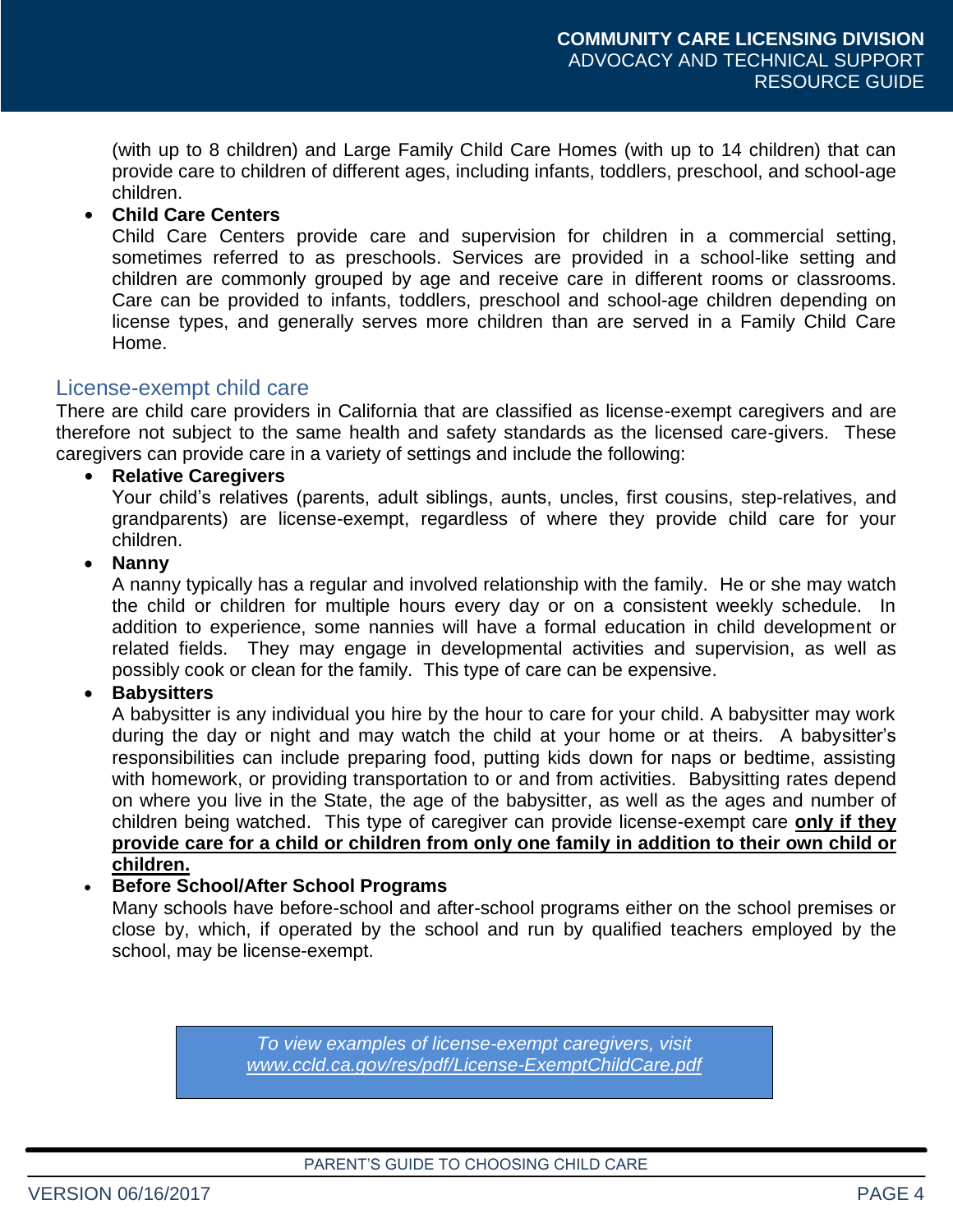#### TrustLine Registry

Parents have the right to choose the type of child care that works best for their family including license-exempt care (reviewed above), which is not subject to the same health and safety standards as licensed care. Understanding this, the California Legislature created a powerful tool to assist all parents when selecting child care called the TrustLine Registry. The TrustLine Registry lists the names of caregivers who have passed a background and fingerprint check by the California Department of Justice and the FBI. Child care providers included on the TrustLine Registry have no disqualifying criminal convictions or verified (substantiated) child abuse reports in California. You can find out more about this incredibly important option online at (trustline.org/) or by calling 1-800-822- 8490. .

#### Aspects of quality child care

Quality child care refers to Family Child Care Homes and Child Care Centers that have a loving, caring staff and a program that can meet the physical, social/emotional, and developmental needs of children in a healthy and safe environment. Research shows that 90 percent of a child's brain develops by age 5, a common time frame when many children are placed in child care. During this key time in their development, quality child care can prepare children for a lifetime of improved learning and development. Common characteristics of quality child care include:

- Adequate staff-to-child ratios which allow smaller groups or class sizes
- A well-maintained environment set up for children
- Opportunities for children to develop motor, social, language and cognitive skills through activities and play
- Practices that support positive interaction among children
- Staff educated in child development, early childhood education or related fields
- Experienced staff who receive ongoing training
- Good nutritional food services
- Respect for diversity and differences, gender equality, and the inclusion of children with disabilities
- Practices that exhibit superior concern for health & safety
- Programs that offer information freely to parents and always welcome their participation
- Accreditation\*

*\*Accreditation is granted by independent organizations to facilities (including Family Child Care Homes) that exceed and maintain higher than expected standards (staffing, credentials, facilities, programs, curriculum, etc.) that contribute positively to a child's overall development and preparation for school and life. For more information visit: [www.naeyc.org/accreditation](http://www.naeyc.org/accreditation) or [www.nafcc.org/Accreditation.](http://www.nafcc.org/Accreditation)*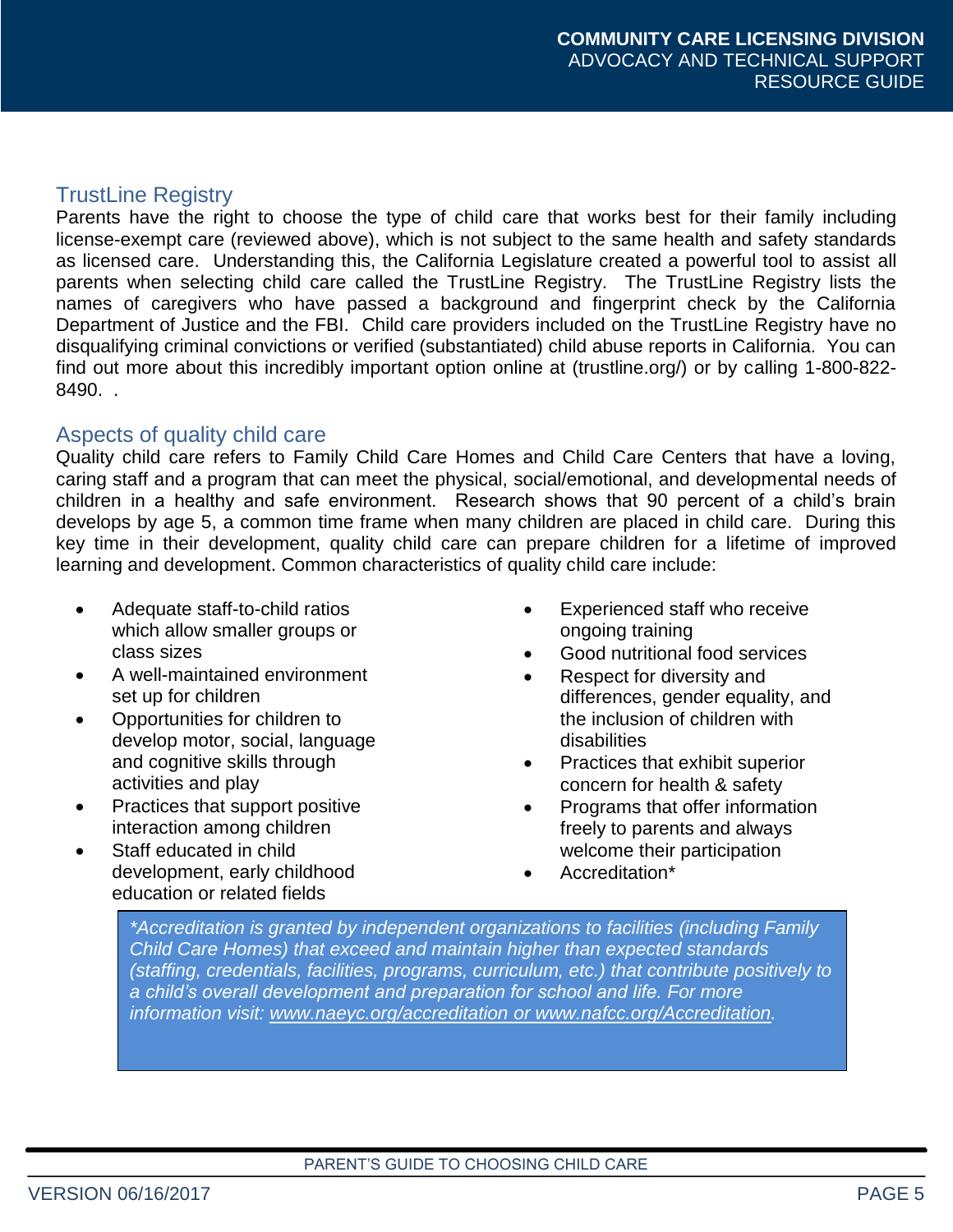#### Paying for child care

Many parents may find that the cost of child care is often one of their most expensive household expenses.

Budgeting and deciding how you will pay for your child's care is an important aspect of making the child care decision. There are several child care payment options available to you as reviewed below.

#### **Private Payment Option**

Most parents pay for child care out-of-pocket, but there are ways those families who pay out of pocket may be able to reduce the child care payment costs. Some child care programs offer discounts to families with multiple children, or who provide referrals. There may also be annual fee waivers, scholarships for low-income families, or sliding scale fees based on family income, all of which, when eligible, can help reduce the expense of child care.

#### **Subsidized Payment Option**

Many families find it difficult to pay for quality child care, and some may need a child care subsidy. The subsidized child care payment option is based on need and income eligibility, as well as other criteria. This option uses public funding to help parents meet the need for child care while they work or attend educational or training programs.

- **CalWORKs Child Care –** Families participating in the California Work Opportunity and Responsibility to Kids (CalWORKs) program receiving cash aid are eligible for CalWORKs child care as they engaged in work or welfare-to-work activities. CalWORKs Child Care is broken into three stages. **Stage One** is administered by the Department of Social Services. **Stages Two** and **Three** are administered by Alternative Payment Programs under contract from the California Department of Education (CDE).
- **Head Start** and **Early Head Start –** These are two well-known programs for low-income families. Head Start benefits are available through local programs and provide multiple supports enabling young children to prepare for school. Early Head Start provides similar services for children from 0-3 years of age. For detailed information visit the following site: <http://eclkc.ohs.acf.hhs.gov/hslc/HeadStartOffice>
- **Employer Programs –** Additional help with child care costs may be available through your employer. Inquire with your human resources or finance office to find out if any child care benefits may be available.
- **Military Families –** Military families may qualify for a Department of Military Subsidy.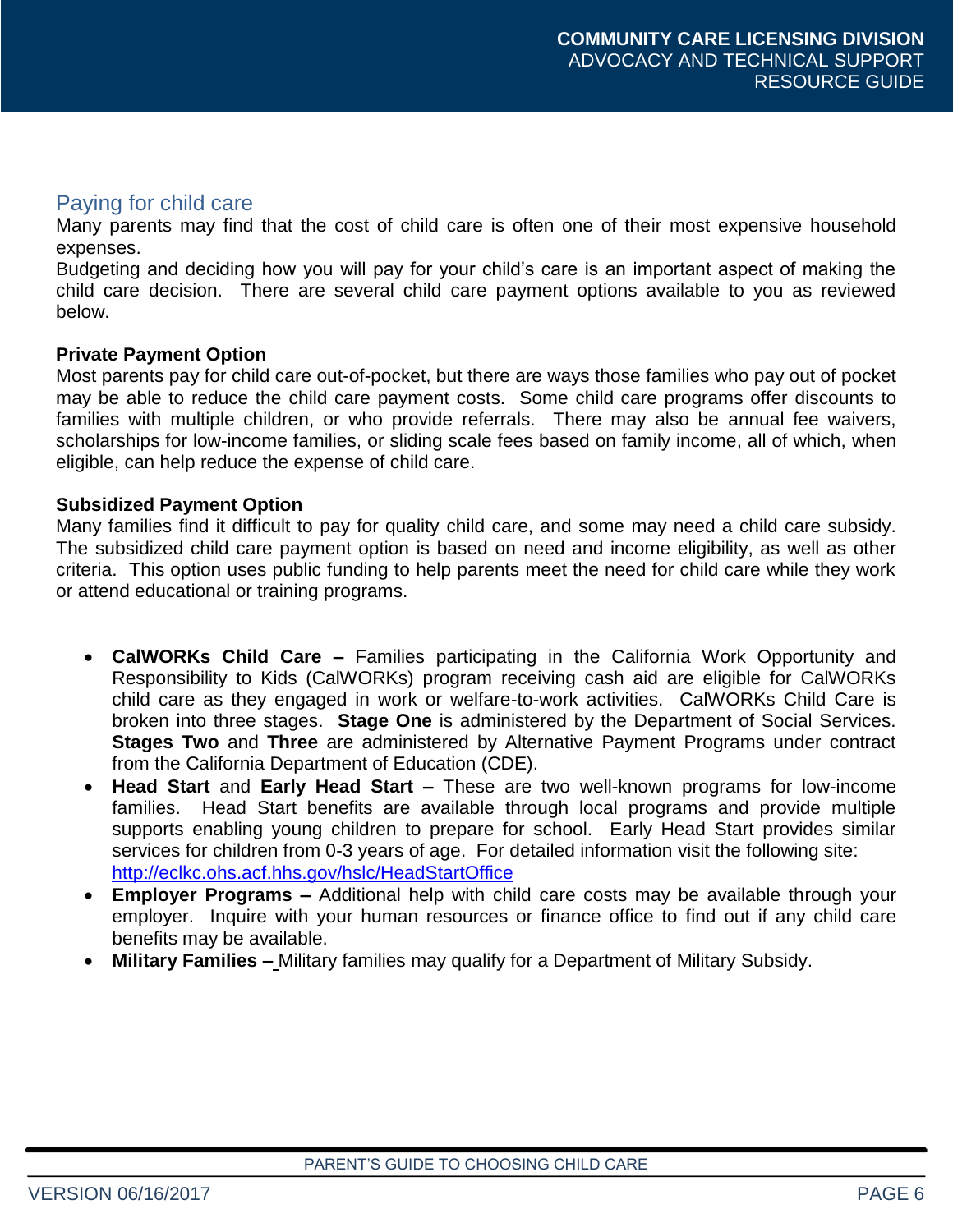### Additional subsidized programs

*The California Department of Education administers additional programs, including:*

- *General Child Care and Development*
- *Migrant Child Care and Development*
- *California State Preschool Program*
- *Alternative Payment Program*

*For more information visit the California Department of Education <http://www.cde.ca.gov/sp/cd/op/cdprograms.asp>*

#### Subsidy Earned Income Tax Credit

Did you know that there is a new California tax credit for working families? The California Earned Income Tax Credit (CalEITC) is modeled after a federal tax credit designed to give money back to working families. With the combined tax credits, eligible families can get up to \$6,000. The amount of the tax credit depends on your income and family size. For more information on qualifying for the tax credit and information on free tax assistance, visit: [www.CalEITC4ME.org.](http://www.caleitc4me.org/)

#### Gathering Information

In addition to child care setting options, types of child care (licensed or license-exempt) and payment assistance options, you should determine the following prior to researching facilities:

- What are your child's needs; physical, social and emotional needs?
- What you are looking for in a child care provider, including the following:
	- o Program type and educational philosophy
	- o Facility location
	- o Hours of operation
	- o Cost

All of these separate factors are important considerations in your child care placement decision.

#### Child care philosophies and program design

If you are looking for a facility that operates within a specific program or philosophy, you will generally find that the two main types are play-based or academic.

#### **Play-Based**

A play based philosophy promotes the belief that children learn through hands-on and child-directed play-based experiences, which help them develop knowledge naturally. Through play, children explore the environment, satisfying their natural curiosity about the world around them. Play is seen as critical to the development of physical, logical, and social understanding.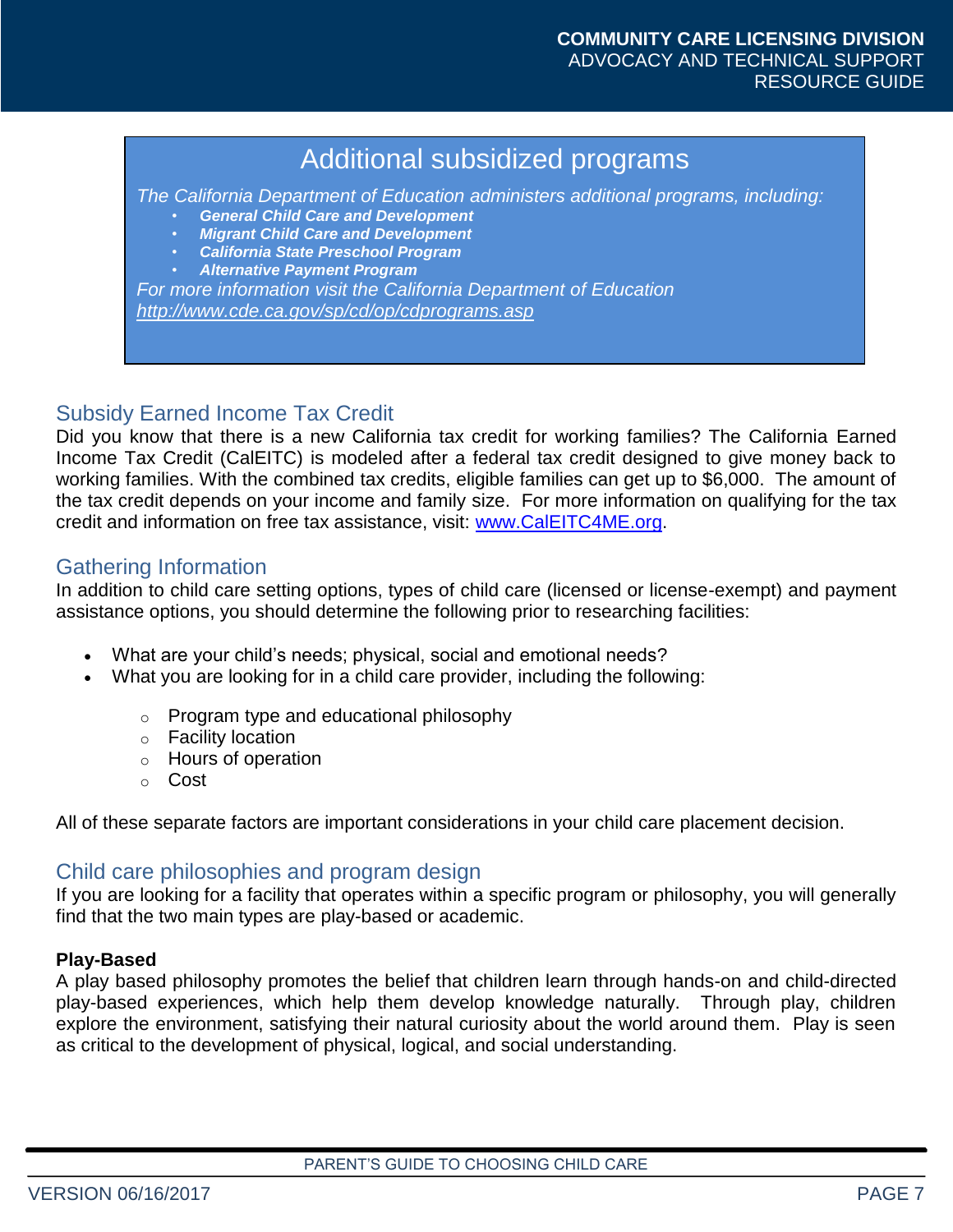#### **Academically Based**

An academically based philosophy promotes teacher-lead activities that are structured. This philosophy focuses on school readiness. Children might learn letters, numbers, shapes and colors in a structured way.

Many parents like programs with a blend of both play-based and academic philosophies.

Common child care programs, with differing philosophies, include Developmental, Progressive, Montessori, Waldorf, Reggio Emilia, and Cooperative. Varying parents may feel differently about the level of structure that various child care programs offer. Remember, only you can best determine what is more appropriate for your family, and therefore it is important to be well-informed on the various types of programs and philosophies available to you.

#### Local Child Care Resource & Referral Programs

In every county in California, there is a state-funded Child Care Resource and Referral (R & R) agency that provides free information to parents who are looking for child care. R & R provides information that can help you choose a facility, and offers other services such as referrals to child care centers and family child care homes. Visit online [www.rrnetwork.org/](http://www.rrnetwork.org/) or call 1-800-KIDS-793. Your local R & R can also provide information on how to receive assistance paying for child care at the following site: [www.rrnetwork.org/paying\\_for\\_child\\_care](http://www.rrnetwork.org/paying_for_child_care)

#### Department of Social Services "facility search" function

In addition to referrals from local Resource and Referral programs, the California Department of Social Services (CDSS) provides a Facility Search function to help you locate and research licensed facilities. This function allows you to search for facilities by geographical area, producing a list that will provide you with addresses, maps and contact information. Due to privacy restrictions, Small and Large Family Child Care Homes' addresses are not made available online, but may be requested from your local Resource and Referral program.

The CDSS Facility Search function also allows you to research the licensing history of a facility. This includes inspection reports and provides information regarding whether or not a facility has been cited for health and safety violations. The Licensing inspection reports document violations along with the severity of the violation. Violations including those that would present an immediate risk to the health, safety, or personal rights of children in care are cited as Type A violations, and violations that have the potential of becoming an immediate risk to the health, safety, or personal rights of the children in care, if not corrected, will be cited as Type B violations.

To get details about violations or view the hard-copy case file of any facility, contact your local Child Care Regional Office. The regional office maintains facility files, including reports on substantiated and unsubstantiated violations documented by the Department.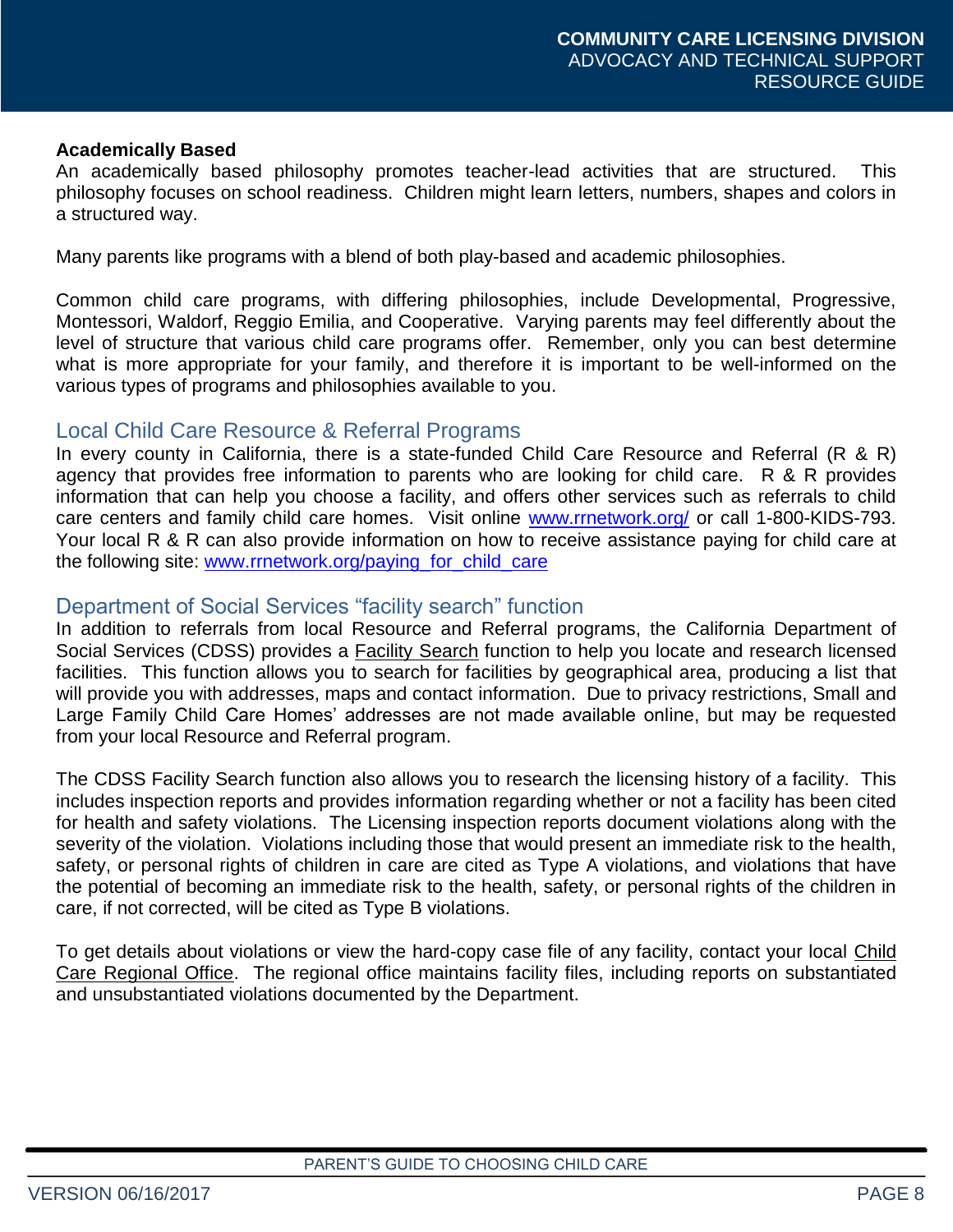#### Visiting facilities and making a decision

After you have completed your child care research, you should have a list of potential facilities to visit. Prior to placing your child in care, it is important to visit these facilities in order to observe their environments during hours of operation. This is when you will have a chance to ask questions of staff and administrators and review facility information, as well. The information you obtain, including the aspects covered in this guide, such as licensing history, staffing, programs, quality of care, and educational philosophy of each facility, is extremely important.

#### Facility preparedness for disasters and relocation

During times of uncertainty due to disasters, it is essential to be able to rely on well-prepared child care providers and resilient families, in order to best protect our children. Every child care facility should have an emergency plan to address their regional disaster risks (e.g. areas specifically prone to floods, fires, earthquakes, tsunamis, etc.) including current relocation procedures and contact information for parents to use when a disaster requires the facility to be evacuated. The provider is required to conduct disaster drills and it is recommended that they be conducted at different times during the day and for different emergency situations. Children should be able to learn ageappropriate, self-protective actions for disasters and practice their part in disaster preparedness drills. Specific planning for children with disabilities, and/or access and functional needs, should be addressed including emergency response, and reunification of children with parents.

#### Questions to ask a potential provider

- Is the facility licensed?
- What are the hours of operation? o Pick-up and drop-off times?
- What are the fees and admission policies
- Does the facility require a family contract?
- What is the educational philosophy of the facility?
- What would a typical day be like for my child?
- How many children are cared for at the facility at any given time?
- How do you help children feel secure and comfortable when they first begin your program or when they are sad?
- Can you show me your main play

areas inside and outside?

- What items must be brought from home (food, toys, change of diapers, change of clothes, toothbrushes, etc.)?
- How does the facility accommodate medical issues and/or special dietary needs?
- How will a child be cared for if they get sick while at the facility?
- What form of discipline do you use?
- Does the facility keep a list of names of people who may pick up your child?
- Does the facility keep telephone numbers for home, work, spouse's work, doctor and neighbor?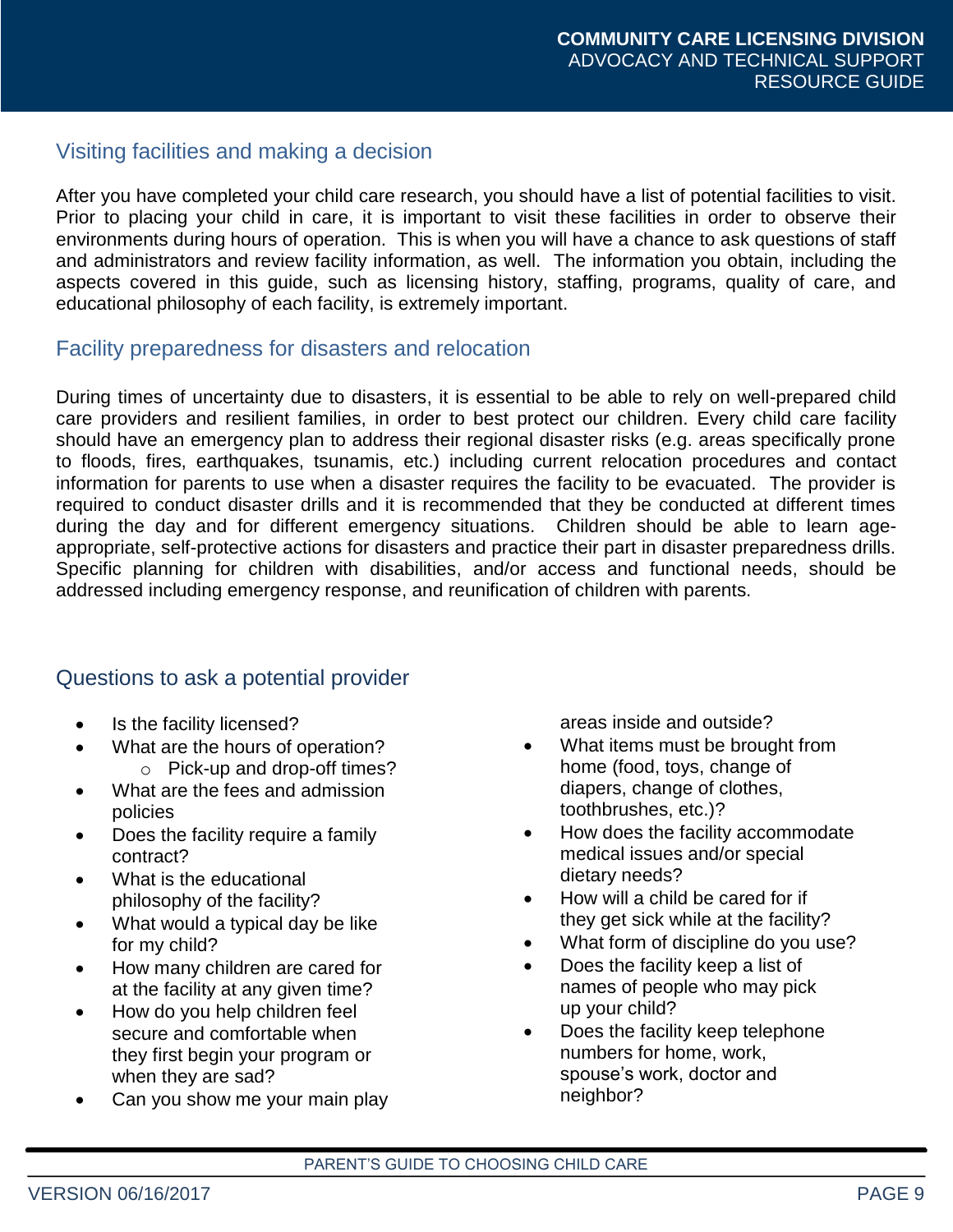- Does the facility have a plan for disasters preparedness, response and family reunification?
- What are the napping and rest arrangements?
- Do you help with toilet training?
- How does the facility keep

parents informed about their child's time in care?

- Is parent involvement encouraged or required?
- What is the staff turnover rate at the facility?

The answers to these questions, along with your personal standards, and knowledge of your child, will help you make a more informed decision on whether a facility is a good fit for your child and family.

Please remember that this guide is an informative tool only. Ultimately, your conclusions, decisions, and comfort-level on child placement are your responsibility. For your convenience, there is a checklist at the end of this guide to help you gather information on multiple facilities on a single form.

#### Common information needed for enrollment

Once you choose a child care setting in which to place your child, the facility will need information about your child in order to enroll him or her. This information should include the following:

- Child's Medical Assessment
- Doctor and dentist information
- Who to call in case of an emergency
- Names and telephone numbers of people who may pick up your child
- Immunization history
- Other information your provider may request

#### Ensuring a positive child care experience

Once you place your child in care, you begin an important relationship with the caregiver, and it is important to stay involved with them frequently. Staying involved and communicating frequently should be a regular occurrence. You know your child best and it is crucial to ask your child about their care experience, listening and paying attention to their verbal and non-verbal cues. Monitoring your child's ability to thrive in a child care setting is essential to the successful pairing of facility and child. Other ways to help ensure a good fit include:

- Monitoring the condition of the facility frequently to make sure that it provides a setting that keeps your child safe, secure, and healthy.
- Observing your child in the facility. Does the caregiver appear to provide warm and loving care and guidance?
- Listening to what your child says about the care received.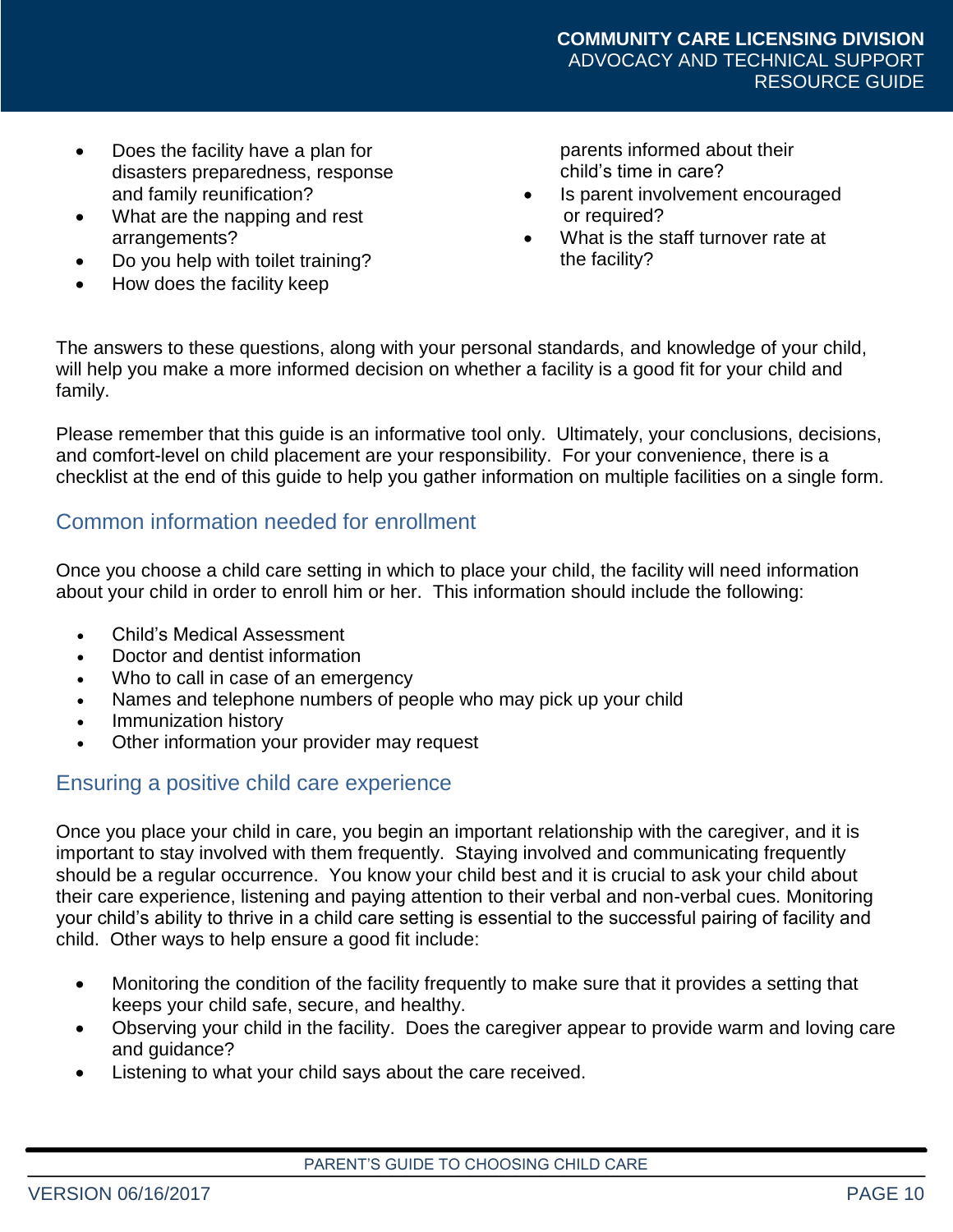- Discussing promptly any problems or concerns with the caregiver. Caregivers should be willing to work with families to make sure that children's mental, physical, social and emotional needs are met.
- Contacting the licensing agency for problems that cannot be resolved with the caregiver directly or for any serious concerns.
- Review the facilities files periodically. Facility files contain all annual field reports, deficiencies and complaints about the facility. It is important to say informed.
- Use the "Stay Updated" feature of the Child Care website (within the Facility Search function) to receive email alerts about a particular facility.

#### What to do if you have questions about your child's care

In most cases, you should first ask your child's provider any questions you might have regarding your child's care. Your child's caregiver has a relationship with you, and your child, and should want to discuss any concerns you may have about what's best for all parties involved.

If your child's caregiver is not responsive to your questions or you believe that something has happened at the child care facility that warrants a complaint against the provider you may consider the following:

- **•** Contact your local regional office or,
- **•** Contact the Centralized Complaint and Information Bureau (more information below), or
- **•** Contact the Child Care Advocate Program:
	- $\circ$  The Child Care Advocate Program is available to parents to help address issues, concerns, or questions. The program promotes the delivery of quality child care and provides a link between child care licensing and the community. A Child Care Advocate tailors activities to fit the needs of the local community and provides information to parents, child care providers, employers, educators and community groups.

#### What to do if you think your child's facility is violating licensing laws and/or regulations

- **•** If you think a child care provider is violating licensing laws or regulations, you may file a complaint with the Centralized Complaint and Information Bureau. You can do this by calling 1-844-LET-US-NO (1-844-538-8766) or by emailing them at [letusno@dss.ca.gov.](mailto:letusno@dss.ca.gov) You may submit a complaint anonymously or allow licensing to contact you if more information is needed to address the issue.
- **•** Alternatively, you may call your local regional office and share your concerns or file a complaint against a facility.
- **•** In both of these cases, your complaint will be investigated and you will be notified of the results when the investigation is complete.
- You can also visit the Community Care Licensing website [\(www.ccld.ca.gov\)](http://www.ccld.ca.gov/) to find more information about licensing laws and regulations.
- **•** If you suspect your child has been physically or sexually abused, you should promptly report it to your local law enforcement agency in addition to the licensing program.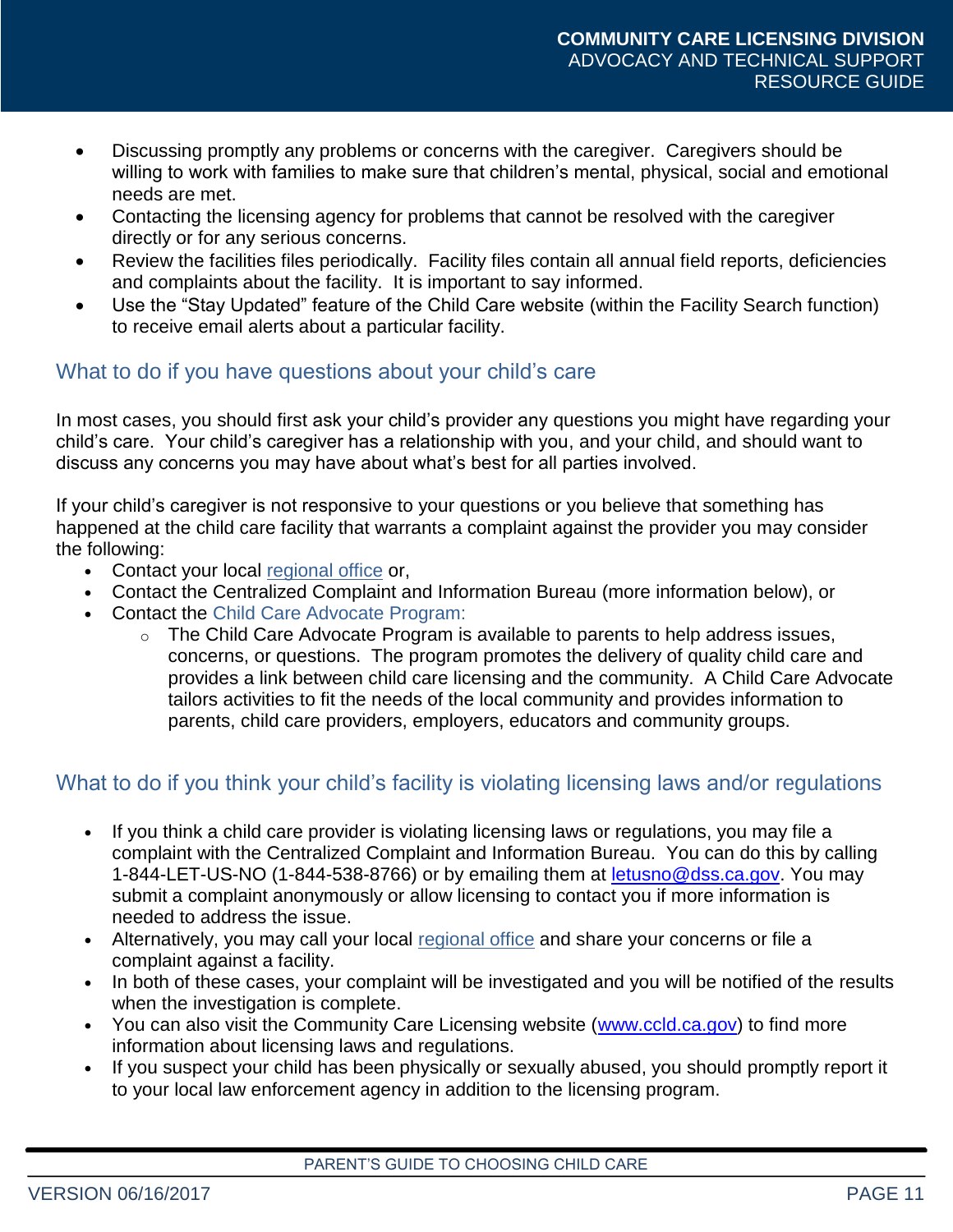#### Parents: You and your child have rights too

Here are links to documents containing parents' and children's rights in licensed child care settings, as well as other great resources to help you start getting the quality care for your child.

#### **• Parent's Rights**

- o Child Care Centers <http://www.cdss.ca.gov/cdssweb/entres/forms/English/LIC995.PDF>
- o Family Child Care Homes <http://www.cdss.ca.gov/cdssweb/entres/forms/English/LIC995A.PDF>

#### **• Children's Rights**

<http://www.cdss.ca.gov/cdssweb/entres/forms/English/LIC613A.PDF>

#### **• Self-Assessment Guides**

- $\circ$  The guides are designed as user-friendly tools to assist Child Care Center and Family Child Care Home providers (licensees) to assist with compliance. However, they are a great tool for parents to know what child care providers are required to provide. Guides are available in multiple languages. [http://www.cdss.ca.gov/inforesources/Child-Care-Licensing/Resources-for-](http://www.cdss.ca.gov/inforesources/Child-Care-Licensing/Resources-for-Providers/Self-Assessment-Guides)[Providers/Self-Assessment-Guides](http://www.cdss.ca.gov/inforesources/Child-Care-Licensing/Resources-for-Providers/Self-Assessment-Guides)
- o As places of public accommodation, licensed child care facilities have obligations under federal and state disability laws, including Title III or the Americans with Disabilities Act of 1990 (ADA). It is the responsibility of each child care licensee to determine the licensee's legal obligations under the ADA and California disability laws. The U.S. Department of Justice operates a toll-free ADA Information Line to provide information and the materials to the public about the requirements of the ADA. To get answers to technical questions, obtain general ADA information, or order free ADA materials, you may call 1-800-514-0301 (voice)/ 1-800-514-0383 (TTY). U.S. Department of Justice publications include a "Commonly Asked Questions about Child Care Centers and the Americans with Disabilities Act", available [http://www.ada.gov/childqanda.htm.](http://www.ada.gov/childqanda.htm)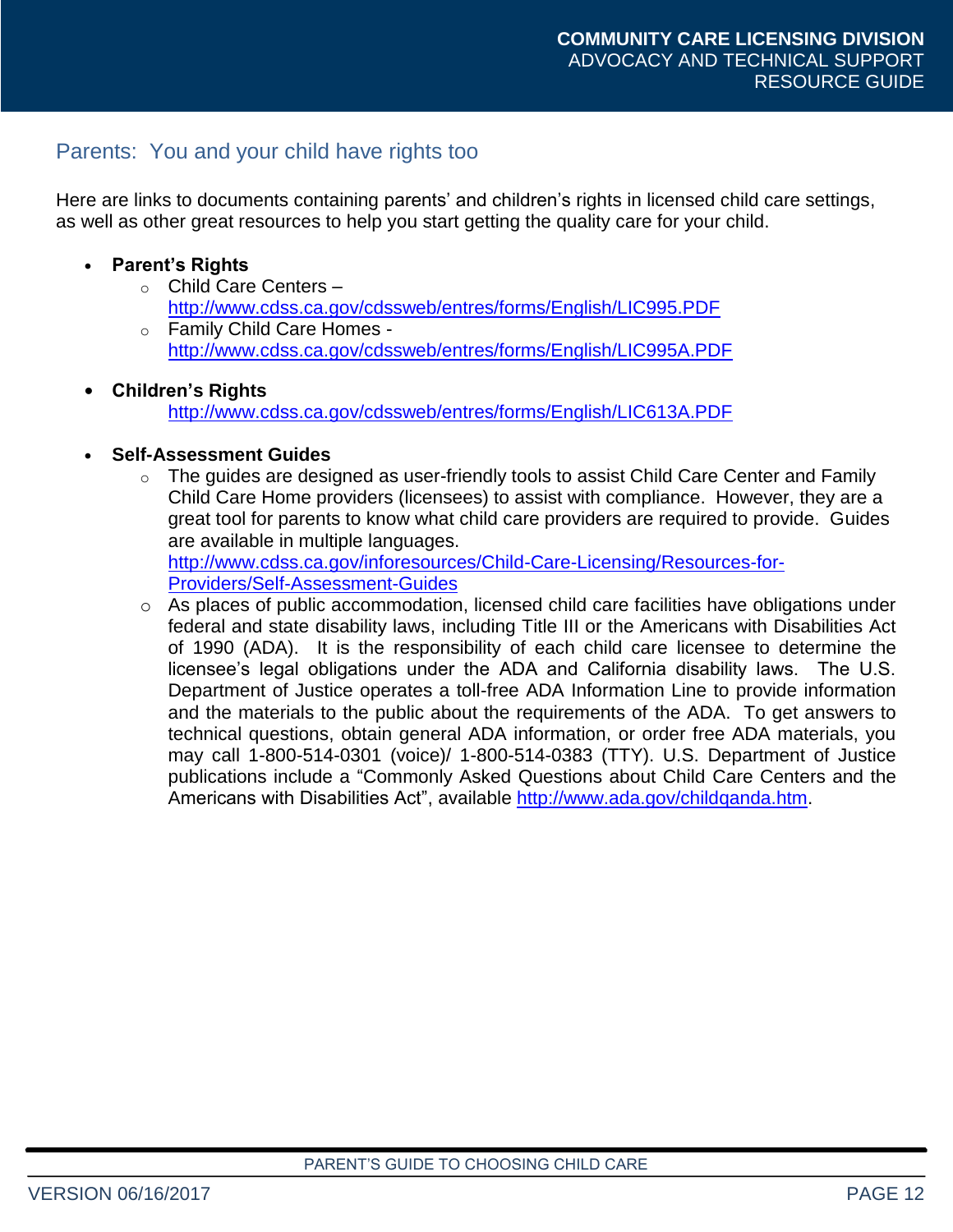### **Facility Visit Checklist**

| Rank each applicable version on a 1-5 scale, with 5 being best. |
|-----------------------------------------------------------------|
| Then add scores and compare facilities                          |

| <u>Hell auu scores and compare facilities</u><br><b>Areas Reviewed</b>                                        | <b>Facility 1</b> | <b>Facility 2</b> | <b>Facility 3</b> | <b>Facility 4</b> |
|---------------------------------------------------------------------------------------------------------------|-------------------|-------------------|-------------------|-------------------|
| <b>Facility</b>                                                                                               |                   |                   |                   |                   |
| Is the facility licensed?                                                                                     |                   |                   |                   |                   |
| Is the facility clean, well-maintained and odor free?                                                         |                   |                   |                   |                   |
| Are classrooms or common areas age-appropriate for<br>children?                                               |                   |                   |                   |                   |
| Is the temperature acceptable for the season?                                                                 |                   |                   |                   |                   |
| Is the facility well lit with clearly marked Emergency exits?                                                 |                   |                   |                   |                   |
| Is the furniture and equipment in good condition and free of<br>defects?                                      |                   |                   |                   |                   |
| Are bathrooms/changing tables size-appropriate, clean and<br>in working order?                                |                   |                   |                   |                   |
| Is there an emergency/evacuation plan with current relocation<br>sites and emergency contacts clearly posted? |                   |                   |                   |                   |
| Does the facility have working smoke detectors and fire<br>extinguishers?                                     |                   |                   |                   |                   |
| Did you notice any unsafe items accessible to children: fire<br>arms, knives, poisons, cleaners?              |                   |                   |                   |                   |
| Does the facility have a working telephone and keep lists                                                     |                   |                   |                   |                   |
| of emergency numbers?                                                                                         |                   |                   |                   |                   |
| <b>Play Areas and Outdoor Recreation:</b>                                                                     |                   |                   |                   |                   |
| Are outdoor areas free of hazards?                                                                            |                   |                   |                   |                   |
| Is there plenty of room for children to play<br>and interact without feeling confined?                        |                   |                   |                   |                   |
| Is there enough staff to safely monitor and supervise the<br>children at play?                                |                   |                   |                   |                   |
| Is physical activity encouraged?                                                                              |                   |                   |                   |                   |
| <b>Programs and Activities</b>                                                                                |                   |                   |                   |                   |
| What is a typical day like for a child?                                                                       |                   |                   |                   |                   |
| Does the schedule of activities allow time for free play?                                                     |                   |                   |                   |                   |
| Are children learning in preparation for preschool or<br>kindergarten?                                        |                   |                   |                   |                   |
| Are activities engaging the children in a social, artistic,<br>educational and fun manner?                    |                   |                   |                   |                   |
| Are children being talked, read or sung to by staff and are<br>they encouraged to participate?                |                   |                   |                   |                   |
| Are there any off-site functions or field trips?                                                              |                   |                   |                   |                   |
| <b>Food Service</b>                                                                                           |                   |                   |                   |                   |
| Are the kitchen and dining areas clean and sanitary?                                                          |                   |                   |                   |                   |